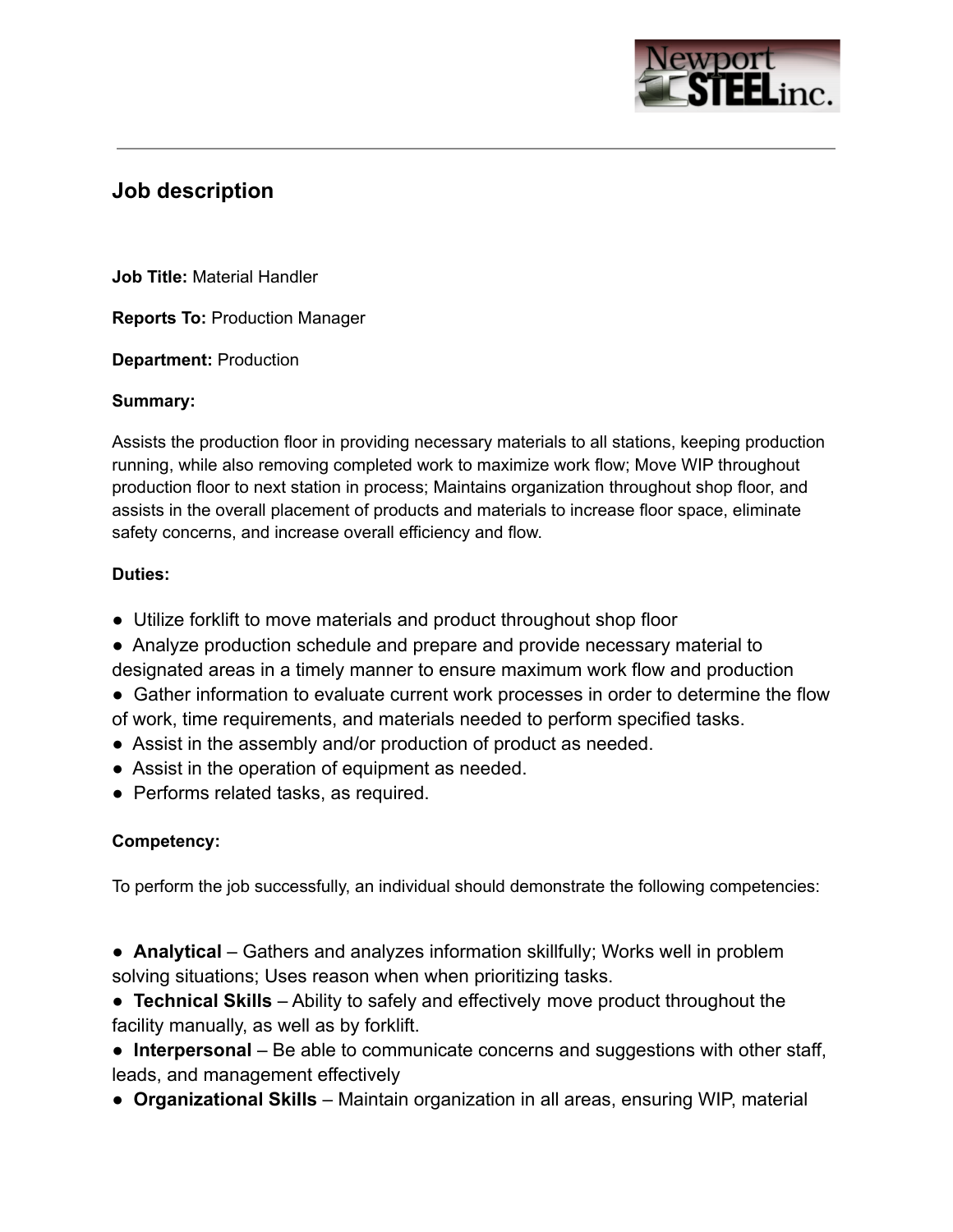and product is in its respective areas; Assist in keeping materials labeled and store properly.

● **Strategic Thinking** – Review, analyze, and implement effective strategies on product movement, placement, and delivery, to assist in maximizing work flow and production in all areas assigned; Adapts to changes in the work environment; Manages competing demands.

● **Dependability** – Follows instructions, responds to management direction; Takes responsibility for own actions; Completes tasks on time or notifies appropriate individual with an alternate plan.

● **Safety Focused** – Approaches all tasks with Safety in mind.

## **Qualifications:**

To perform the job successfully, an individual must be able to perform each essential duty satisfactorily. The requirements listed below are representative of the knowledge, skill, and/or ability required. Reasonable accommodations may be made to enable individuals with disabilities to perform the essential functions.

● **Education/Experience:** High School Diploma or Equivalent.

● **Language Ability:** Ability to accurately read, analyze, and interpret a production schedule. Ability to communicate with production floor staff, leads, and Plant Manager effectively to ensure all production needs are being met.

● **Reasoning Ability:** Ability to define where production needs are required, and prioritize needs to ensure maximum production is being met in all areas.

● **Time Management:** Ability to effectively manage time to ensure all duties are being completed in a timely manner. Ability to accomplish additional tasks assigned in a manner in which it does not hinder, or delay, production needs. Ability to complete all tasks daily, and ensure next shift is prepared in a way that it does not delay startup.\*

## **Supervisory Responsibilities:**

This job has no supervisory responsibilities.

## **Work Environment:**

The work environment characteristics described here are representative of those an employee encounters while performing the essential functions of this job. Reasonable accommodations may be made to enable individuals with disabilities to perform the essential functions.

While performing the duties of this Job, the employee is regularly exposed to work near moving